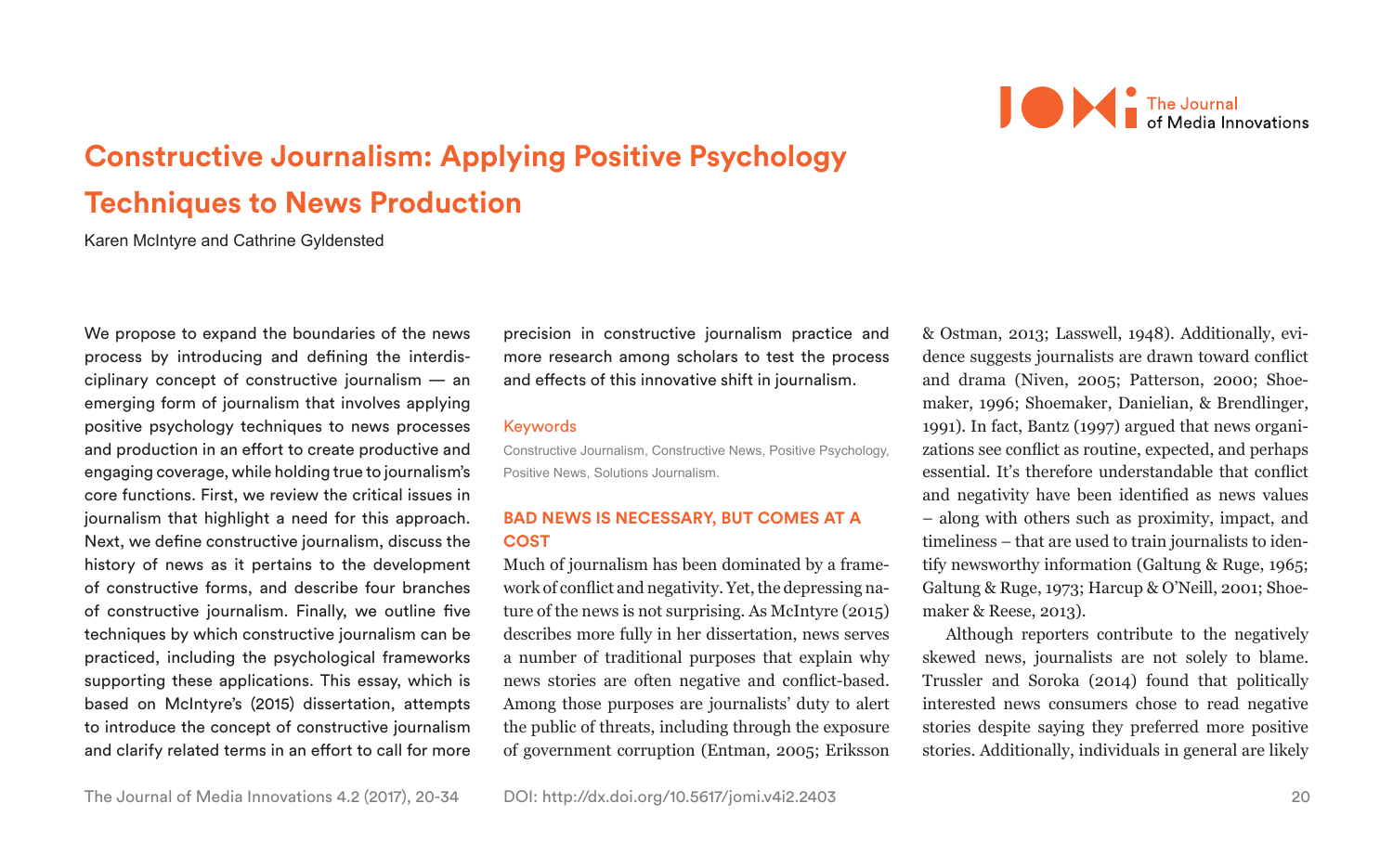to dwell on bad news, as negative events or emotions have a stronger and more lasting impact on individuals than positive events or emotions (Baumeister, Bratslavsky, Finkenauer, & Vohs 2001).

The gravitation of journalists and news consumers toward negative news can negatively impact consumers. McIntyre (2015) describes a number of negative effects of negative news:

Negative news can reduce helping behavior, decrease tolerance, lower perceptions of a community's benevolence, lower evaluations of strangers, and cause depression and helplessness (Galician & Vestre, 1987; Veitch and Griffitt, 1976). In addition, negative news can lead to distrust of political leaders (Kleinnijenhuis, van Hoof, & Oegema, 2006). And specifically compared to positive news, negative news can make viewers feel less emotionally stable and more apprehensive about potential harm to themselves (Aust, 1985). Similarly, long-term exposure to television generally, which frequently broadcasts violent news, has been found to cultivate images of a mean and dangerous world in which people are only looking out for themselves and cannot be trusted (Gerbner, 1998). (McIntyre, 2015, p. 5)

Evidence suggests some individuals are disengaging with the news because they recognize it makes them feel bad. In a national survey, Patterson (2000)

found 84% of respondents perceived the news to be depressing. In another survey, Potter and Gantz (2000) found that individuals consciously decided to watch less local broadcast news because the stories were too negative, too often about crime, and seldom presented positive information. Media sociologist Michael Schudson (2011) has also pointed to individuals' declining interest in newspapers, newsmagazines, and the "serious" news on TV. Even those who still choose to consume news are disengaging with its content by experiencing compassion fatigue – the belief that audiences are left feeling unmoved after consistently hearing about human suffering (Höijer, 2004). Kinnick, Krugman, and Cameron (1996) suggest that the media contribute to compassion fatigue through their sensationalism, constant "bad news," lack of context, and lack of solutions to social problems.

Although individuals' worldviews are not shaped exclusively by traditional media and can also be molded by social media and other influences, traditional media play an important role in individual and societal well-being and journalists feel they have a responsibility to accurately portray the world (Mc-Intyre, Dahmen, and Abdenour, 2016). A problemfocused news style has detrimental effects that not only are bad for business but also are inconsistent with journalists' ethical responsibilities to be fair,

accountable, and to minimize harm – principles put forth by the Society for Professional Journalists (SPJ, 2014).

This paper suggests an approach for journalists to shift their focus from conflict and negativity while fulfilling their core functions. This approach, called *constructive journalism*, offers a way for traditional journalists to report and produce more productive stories – stories that present vital information while engaging news consumers and portraying the world more accurately. What follows is first a brief discussion of the history of journalism as it pertains to the development of constructive news forms, followed by a definition of constructive journalism – a concept that McIntyre (2016) introduced in her dissertation but that has not, until now, been published in an academic journal. Next we describe journalistic forms considered to be branches of constructive journalism. Finally, we suggest five techniques rooted in positive psychology in which constructive journalism is, or can be, practiced in the industry, including anecdotal and empirical evidence of its impact on news consumers. Through this essay, our greater aims are to promote precision in constructive journalism practice and encourage research among scholars to test the process and effects of this innovative shift in journalism.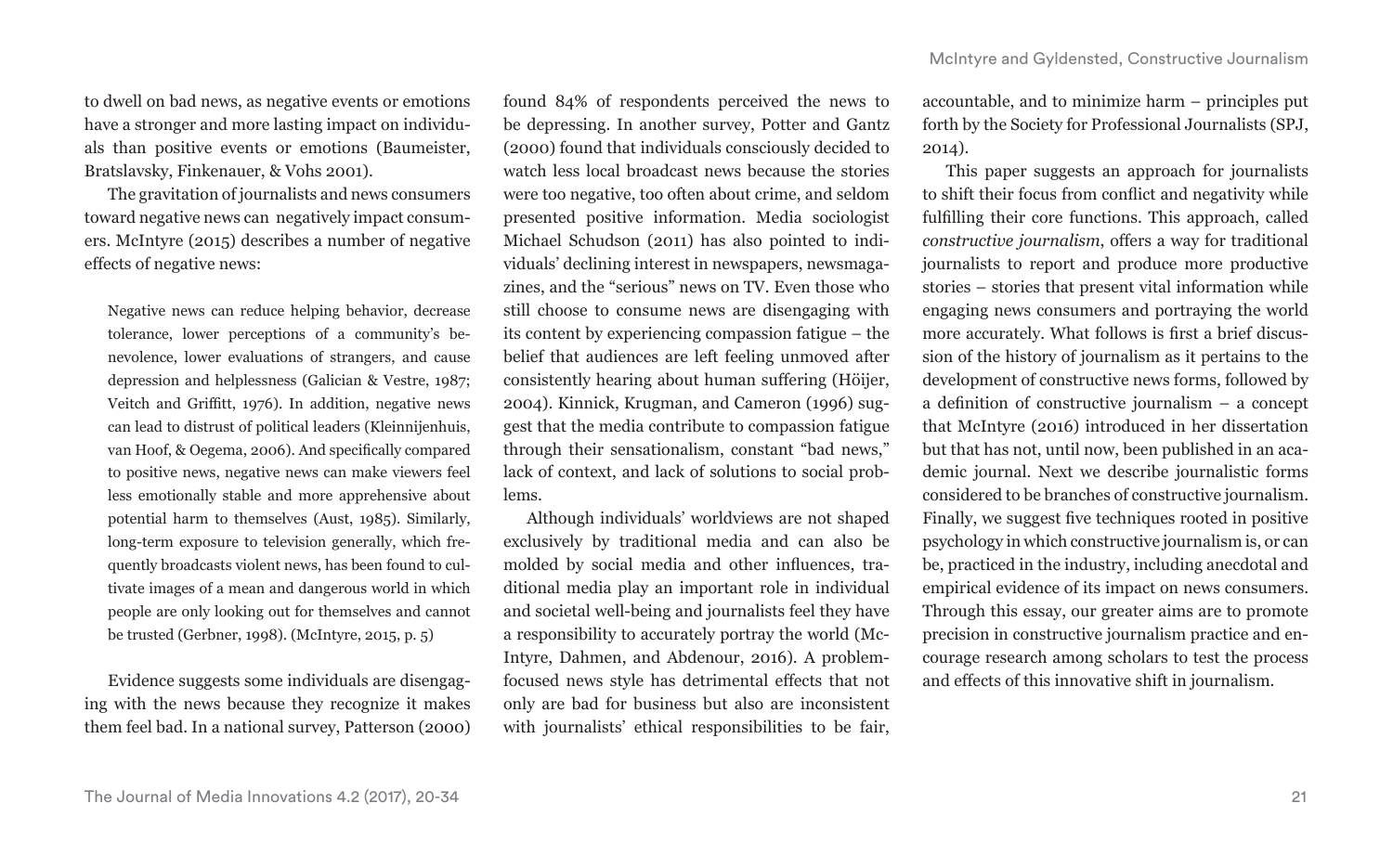# **CONSTRUCTIVE JOURNALISM: COINING THE CONCEPT**

# Historical Development

In the mid-20th century, the world became increasingly complex and the need for an informed account of world events, such as the Great Depression, grew, resulting in more interpretive journalism (MacDougall, 1957). As journalists took on a more interpretive role and, simultaneously, newsrooms expanded and the need for educated practitioners rose, the professional status of journalism was elevated, which sparked discussion about the principles that should guide the profession (Ward, 2004). In the 1940s, during a time of heightened media criticism and mistrust, Henry Luce, the publisher of *Time* and *Life* magazines, and Robert Hutchins, the University of Chicago president, formed the Hutchins Commission and tasked its members with determining the functions of the US news media. The Commission decided news media are crucial to a functioning democracy and, as such, have a duty to consider society's best interest while making journalistic decisions (The Commission on Freedom of the Press, 1947). The idea that journalism is a vital component of democracy is consistent with Jürgen Habermas' concept of the public sphere. Habermas asserted that individuals need to come together to discuss society's problems, and subsequently influence political action, and that this formation of public opinion helps to create a democratic society (Habermas, 1991). The idea that followed was that journalists could facilitate this public debate in an effort to contribute to a functioning democracy.

Since the social responsibility theory of the press was established, various forms of journalism have expressed a commitment to society's well-being. Constructive journalism is one of these, but although constructive journalism is a new form of news, it has roots in an older form of journalism, namely, civic journalism. Jay Rosen (1999) argued that civic journalism aimed to contribute to a "healthier public climate" (p. 4), which is a goal shared with constructive journalism. Another similarity between civic journalism and constructive journalism is the more active and involved role of the journalist in shaping the story, as opposed to the traditional detached journalist. Bro (2008) described the passive journalist as concerned with disseminating stories regardless of their effects and thus concerned with what information *preceded* the news report (i.e., fact gathering). Contrarily, the active journalist serves more fully as a participant in interpreting the story and thus is concerned about the effect of the news or what happens *after* the report. Constructive journalism, like the civic journalism movement that preceded it, requires journalists to take a more active, participatory approach.

# Global Definition

It is necessary for scholars to study constructive journalism given that newsrooms and journalism schools are experimenting with this style of news. In December 2015 the School of Journalism at Windesheim University of Applied Sciences in the Netherlands integrated constructive journalism into its curriculum (*Constructive Journalism*, 2016). Moreover, Mc-Intyre (2015) acknowledged that reporters have discussed this topic in international news outlets such as *The Guardian*, *The Huffington Post*, *Columbia Journalism Review* and *All Africa* (Albeanu, 2014; Gyldensted, 2015a; Haagerup, 2014; Pilane, 2014; Sillesen, 2014; Tullis, 2014). However, practitioners do not use consistent terms. This type of news has been called solutions journalism, impact journalism, contextual journalism, and more. In some form, constructive journalism is being purposefully practiced on every continent (Gyldensted, 2015a), yet has not, until now, been defined in an academic journal. A thorough definition of the concept is needed, considering that practitioners are increasingly using the term without agreement about what it means or how to do it (Gyldensted, 2015a; Tenore, 2014a). Therefore, we introduce and define the concept in this paper.

Among industry practitioners who have attempted to define constructive journalism is Seán Dagan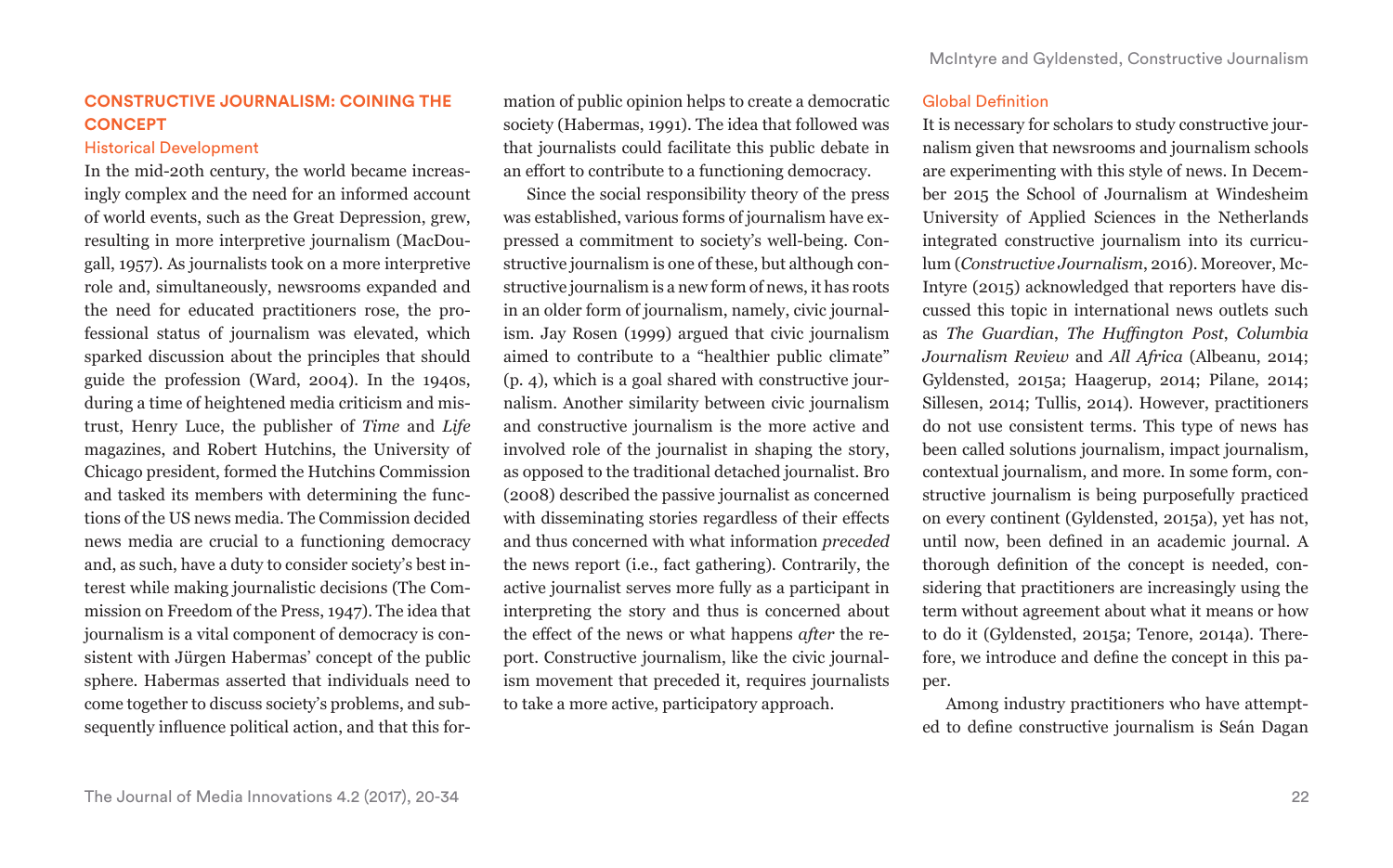Wood, editor of UK-based *Positive News*, which aims to publish constructive stories. Dagan Wood said in a TEDx talk that constructive journalism "is about bringing positive elements into conventional reporting, remaining dedicated to accuracy, truth, balance when necessary, and criticism, but reporting in a more engaging and empowering way" (Dagan Wood, 2014).

McIntyre (2015) met with a Danish journalist who had another definition:

Jesper Borup, a radio news anchor for the Danish Broadcasting Corporation, said he views constructive journalism as taking a more productive angle on a story than a reporter might usually use. For example, a reporter could ask a question that focuses on a solution rather than asking a backward-looking question. These kinds of questions tend to foster collaboration rather than conflict (J. Borup, personal communication, Oct. 9, 2014). (McIntyre, 2015, p. 8)

In an effort to incorporate the key elements of constructive journalism as it is being practiced in the field, we coin the concept, by slightly tweaking Mc-Intyre's (2015, p. 9) definition, as *an emerging form of journalism that involves applying positive psychology techniques to news processes and production in an effort to create productive and engaging* 

*coverage, while holding true to journalism's core functions.* 

Though techniques from related fields can contribute to constructive journalism, the field of positive psychology was built on the recognition that psychologists have traditionally focused on treating mental illness and otherwise understanding "how people survive and endure under conditions of adversity" while ignoring "how normal people flourish under more benign conditions" or generally lead fulfilling lives (Seligman & Csikszentmihalyi, 2000, p. 5). The goal of positive psychology is to study, measure, and apply the conditions that allow individuals, communities, and societies to thrive (Seligman, 2011), and this goal is in line with the ultimate goal of constructive journalism – to improve individual and societal well-being by applying positive psychology tactics to news work.

### Branches of Constructive Journalism

Constructive journalism shares qualities with civic journalism, but it is distinct in its methods. To be considered constructive journalism as defined in this paper, a positive psychology strategy must be applied to a news story. Other forms of journalism employ positive psychology techniques and could therefore be considered branches of constructive journalism, as constructive journalism has been used as an um-

brella term in practice. We identify four branches, for which we will later describe the positive psychology techniques used: Solutions journalism (and its offshoot, problem-solving journalism), prospective journalism, peace journalism, and restorative narrative. The relationship between these forms are represented in Figure 1.

Solutions journalism involves "rigorous reporting about how people are responding to problems" (Solutions Journalism Network, 2016). Little academic work has been published on solutions journalism specifically, but the popular press has covered it. Benesch (1998) wrote about the rise of solutions journalism nearly 20 years ago, and the field has grown since then. The Solutions Journalism Network, based in the US, has compiled more than 2,000 stories considered to be solutions journalism, and the Network has teamed with more than 80 newsrooms in training journalists on how to effectively report solutions-based stories (Solutions Journalism Network, 2017a, 2017b). Examples of solutions stories can also be seen in the *New York Times'* blog series "Fixes," which launched in 2001.

Solutions-focused news stories can also be found in the *Huffington Post* which recently decided to publish more constructive stories through an initiative called "What's Working?" Founding editor Arianna Huffington said: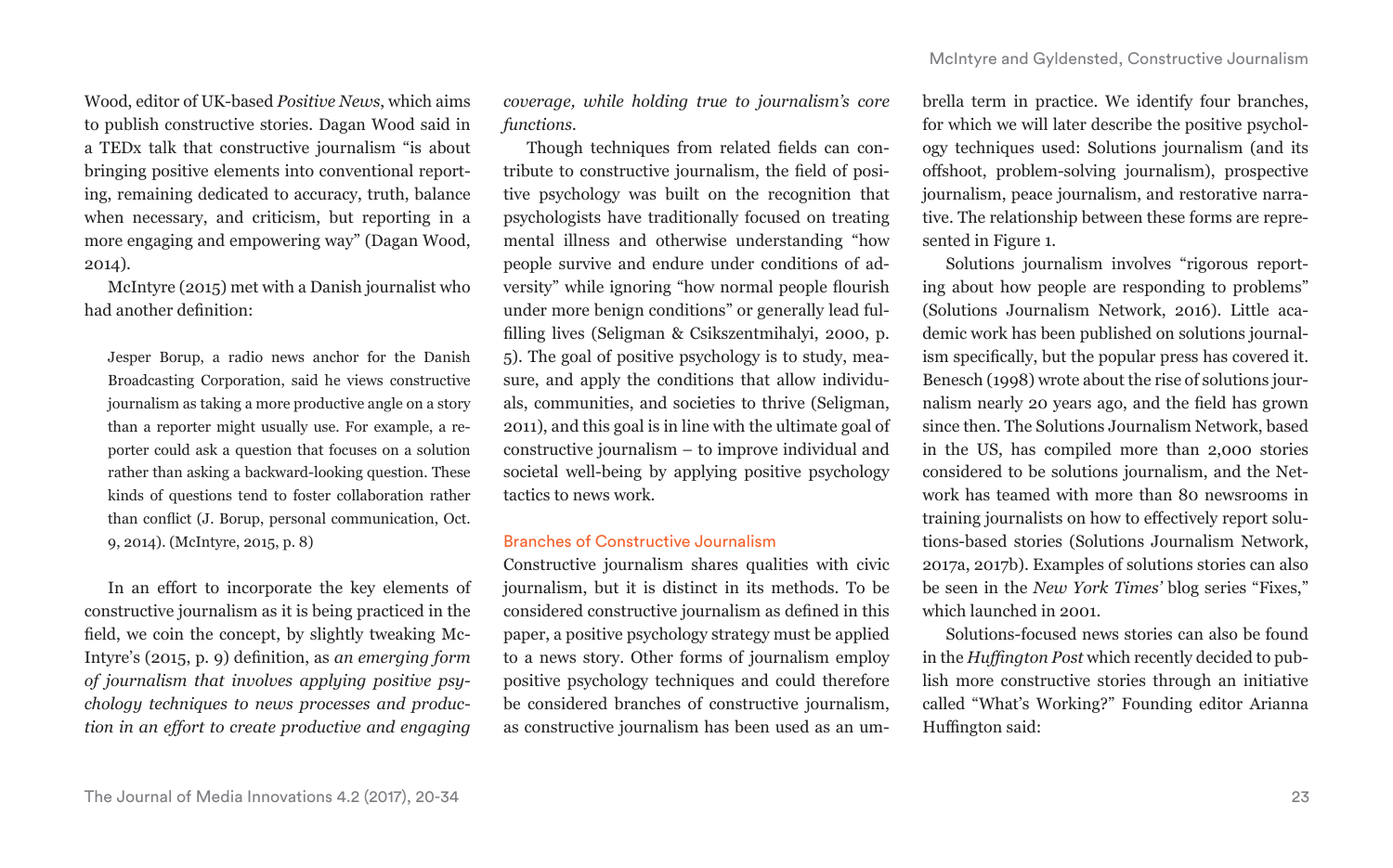

*Figure 1:* The branches of constructive journalism and psychological techniques used in each

While we will continue to cover the stories of what's not working – political dysfunction, corruption, wrongdoing, violence and disaster – as relentlessly as we always have, we want to go beyond "If it bleeds, it leads." And to be clear, I'm not talking about simple heartwarming stories, or aw-shucks moments, or adorable animals (although don't worry, we'll still give you plenty of those as well). What I'm talking about is consistently telling the stories of people and communities doing amazing things, overcoming great odds and coming up with solutions to the very real challenges they face. (Huffington, 2015)

Swedish National Television (SVT) has been producing constructive journalistic stories from world hotspots since 2009, most visibly covering progress in Africa. Ingrid Thörnqvist, head of foreign news, said she committed to solutions-based reporting when she heard Hans Rosling, professor of international health at the Karolinska Institute in Stockholm, speaking about the world's many "poor" countries and how these countries have in fact improved on democratic elections and living standards (Gyldensted, 2015c). Around the same time a survey came out in which Swedish citizens were asked about African issues. The majority of Swedes expressed outdated knowledge. Their views correlated better with reality in Africa 30-40 years ago. Thörnqvist took this to heart, feeling that foreign news reporting at the national

Swedish broadcaster had a role to play when it came to the public's outdated view of Africa, and sought to include constructive journalism in their coverage of the continent.

It is important to note that:

A news story that mentions a solution to a social problem can be considered constructive; however, including a solution is just one of a handful of positive psychology techniques that can be applied to news to make it constructive. Therefore, a solution-based news story is constructive, but a constructive news story does not require the inclusion of a solution. (McIntyre, 2015, p. 16)

In other words, the story may employ other constructive techniques, including those that follow.

Prospective journalism is another branch of constructive journalism. Simply put, it involves journalism that focuses on the future. The psychological underpinnings come from the relatively new concept of prospection, which refers to the mental representation and evaluation of possible futures, including such functions as planning, prediction, and daydreaming (Burns, Caruso, & Bartels, 2012; Gilbert & Wilson, 2007). This ability to imagine the future can fundamentally shape human cognition, emotion, and motivation (Imagination Institute, 2013). Journalists can apply prospection to their news work by directing their conversations with sources toward the future.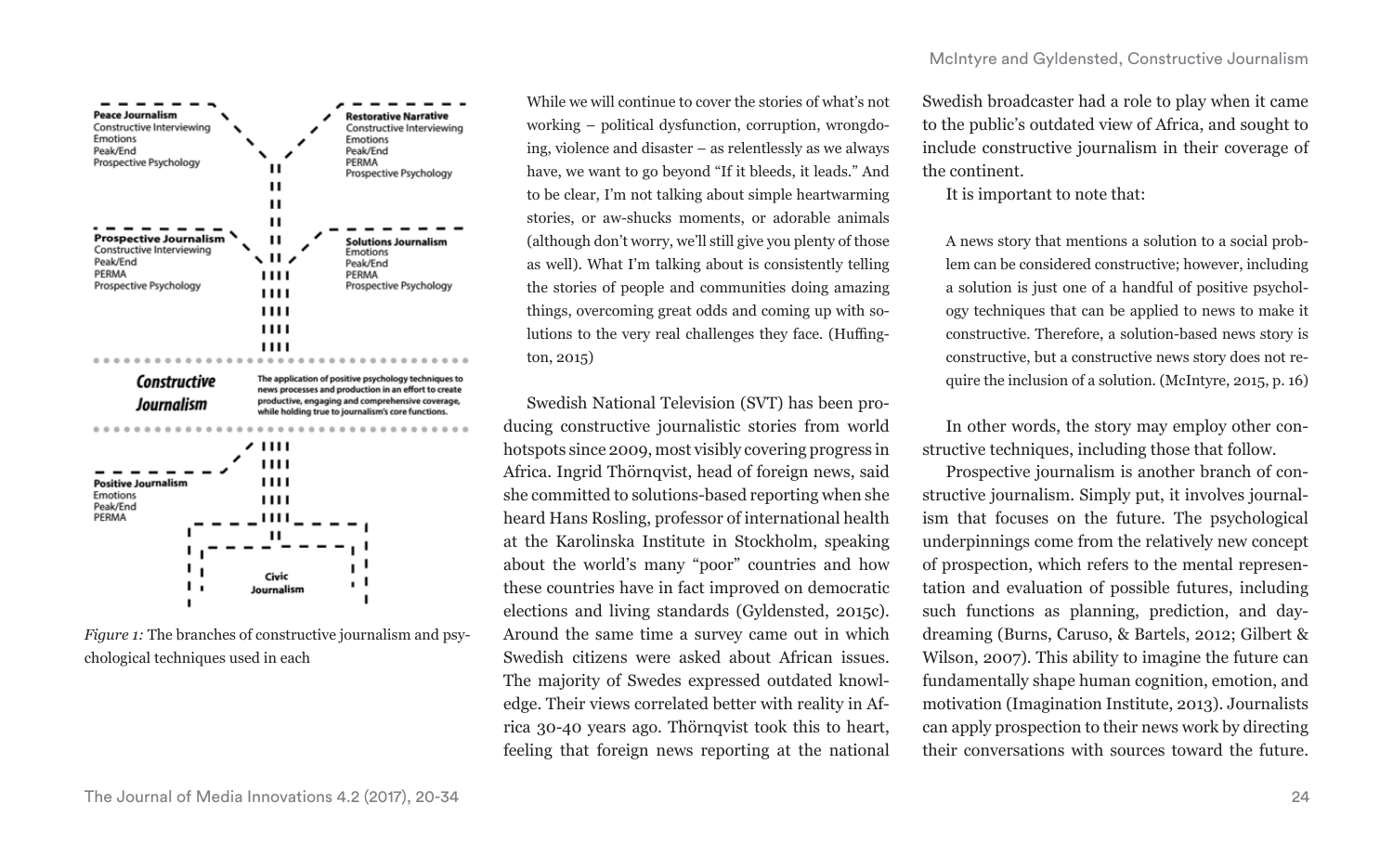Specifically, reporters can ask questions about how problems might be solved, how people might collaborate, or what kind of progress their sources envision. Although individuals' imaginations do not always accurately represent the future, Seligman, Railton, Baumeister, and Sripada (2013) offer evidence to support the idea that goal-based behavior, which focuses on the future, is more effective than habit-based behavior, which focuses on the past.

A relevant example of a prospective interview question can be taken from McIntyre (2015). This question was asked during a 2013 press conference when the U.S. military was preparing an attack after a team of Syrians killed more than 1,400 of their own people using chemical weapons.

CBS News State Department correspondent Margaret Brennan asked U.S. Secretary of State John Kerry at a news conference, "Is there anything at this point that his [Bashar al-Assad's] government could do or offer that would stop an attack?" This question pointed to the future and focused on a solution rather than recounting the past and highlighting the conflict and negativity inherent in the event. The result was that Syria gave up control of its chemical weapons and avoided a U.S. military attack. One cannot say that Brennan's question *caused* the solution that followed. However, at the very least, her question brought this deal to the public's attention. (McIntyre, 2015, p. 8)

Dutch news site *De Correspondent* has begun practicing prospective (future-oriented) journalism by creating additional beats. Reporters not only focus on politics, health, entertainment, and other traditional beats, but the news outlet has named a *correspondent vooruitgang* which translates to "progress correspondent whose stories very often look at utopias – future societal scenarios." Additionally, they have a *correspondent vindingrijkheid & vernieuwers*, which is a "curiosity and innovators" beat. This dedication of resources to forward-looking stories about growth and advancement shows the news organization's commitment to prospective journalism as a way to execute constructive storytelling. The editors think this type of reporting is valuable and consistently highlight their constructive journalism approach when outlining their goals (Pfauth, 2015).

Peace journalism can overlap with prospective or solutions journalism. In their book about the subject, Lynch and McGoldrick (2005) said "Peace journalism is when editors and reporters make choices – about what to report, and how to report it – that create opportunities for society at large to consider and to value non-violent responses to conflict" (p. 5). In other words, peace journalism requires a journalist to look at conflict not as a two-party battle where the focus is on winning and losing but rather as a challenge and an opportunity for human progress (Galtung & Fischer, 2013). Peace journalists report information about conflict, but they additionally report information about the roots of the conflict, who is working to prevent violence, and who is benefitting from reconstruction (Galtung & Fischer, 2013).

While peace journalism typically involves national and international conflict, a similar branch of news focuses on covering community conflict more constructively, that being restorative narrative. Images & Voices of Hope (IVOH), a non-profit media group, defines restorative narrative as a form of journalism that involves stories of "recovery, restoration and resilience in the aftermath, or midst of, difficult times" (Tenore, 2014b). Proponents of restorative narrative avoid instances when journalists "parachute" in and out of a city to cover a disaster or tragedy; rather, they encourage news that covers the deeper roots of such conflicts as well as the recovery effort that follows them.

It is important to note that the aforementioned branches of journalism are not mutually exclusive. A story with a restorative narrative might also be considered an example of solutions journalism. These styles of journalism are distinct in their specific processes and aims, but they might use the same or similar storytelling techniques. We consider them all to be branches of constructive journalism because they use psychologically-based techniques during the news process and strive to contribute to a healthier public climate, while remaining committed to journalism's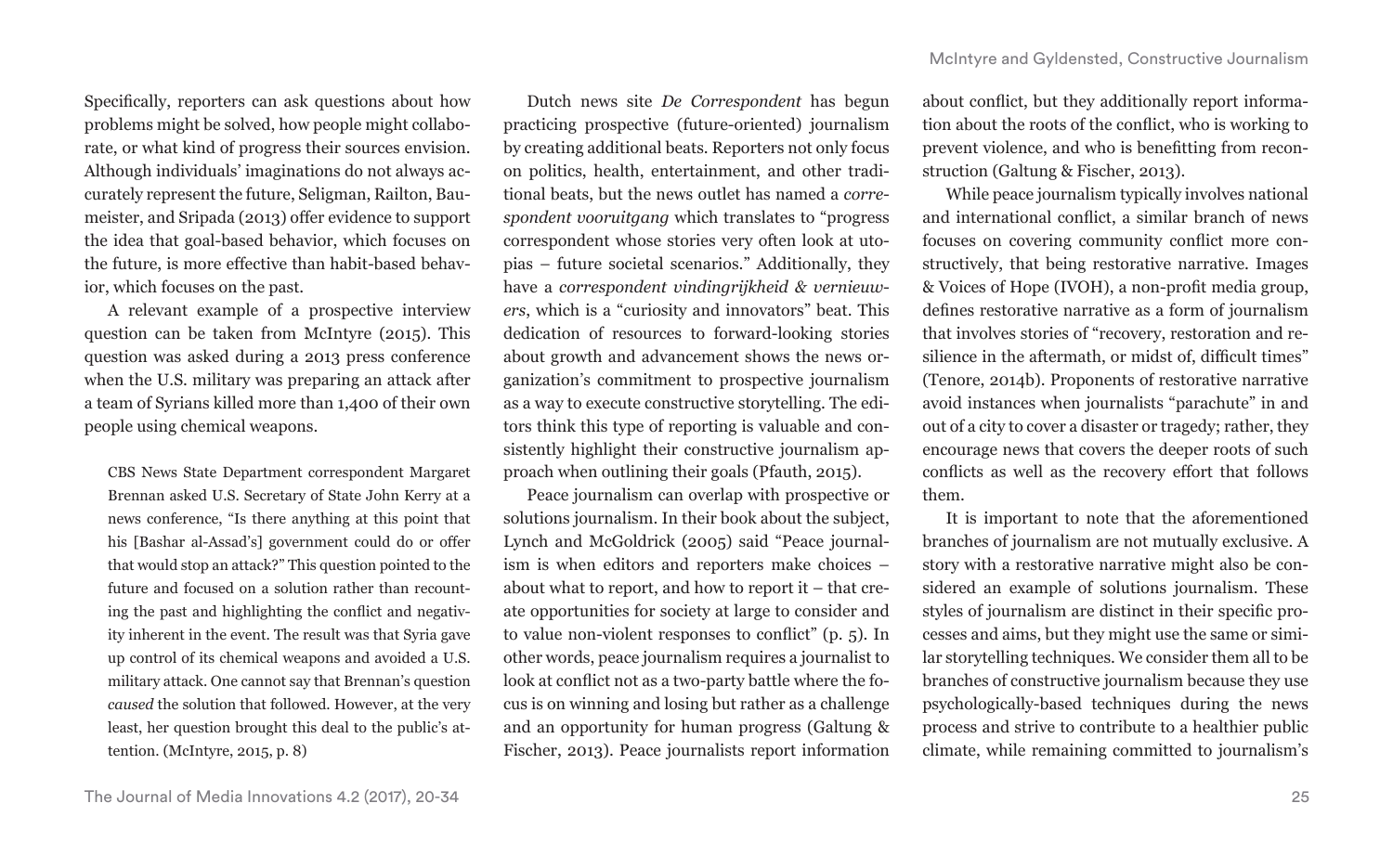core functions by reporting stories with widespread social significance.

Paddi Clay, head of editorial training and development at Times Media Group in South Africa, is rolling out constructive journalistic formats that demonstrate peace journalism elements throughout her organization. TMG runs several online media outlets and a range of national newspapers including *Sunday Times*, *The Times*, *Sowetan,* and *Business Day*. Clay said she wants her reporters and news editors to take on a new responsibility to report on how South Africa is doing as a society (Gyldensted, 2015b).

Positive news is represented in Figure 1, but is not considered a form of constructive journalism. McIntyre (2015) asserted that positive news can be seen in media outlets that publish uplifting and upbeat stories – outlets such as *Good News Network, Happy News*, and *HuffPost Good News*. Stories on such sites may be called "fluff" as they lack meaningful information. We mention positive news only because some practitioners use the terms positive news and constructive news interchangeably. However, as McIntyre (2015) pointed out, they are distinct. Individuals who read positive news said they do it more to improve their mood than to be informed (McIntyre & Sobel, 2014). This makes sense given that news stories on good news websites are highly emotional and entertaining, but lack some core functions, like conflict and impact, that are typically inherent in mainstream news (McIntyre, 2016). "This lack of commitment to traditional journalism's core functions is the key difference between positive and constructive news" (McIntyre, 2015, p. 15).

# **APPLYING POSITIVE PSYCHOLOGY TECHNIQUES TO NEWS**

As discussed, practitioners have not agreed on a single definition of constructive journalism. The term has been used to reference different types of news forms. Journalists have also not agreed on how to implement this new approach. What follows are five techniques by which constructive journalism can be practiced and the theory-based psychological frameworks that support their use. These techniques can be applied to several stages of the news process, including story generation, information gathering, and production, and some news organizations are already applying them. Although the terms and execution are inconsistent in the industry, practitioners report optimistic findings from their experiences (Gyldensted, 2011; Hammonds, 2014; Maymann, 2013; Noack, Orth, Owen, & Rennick, 2013; Yarow, 2013).

# Consider the Well-Being Model of the World

Journalists who wish to work more constructively should aim for more balanced coverage in terms of positive and negative events and information. The positive psychology concept supporting this goal refers to the so-called well-being model of the world. Positive psychology scholars generally refer to the world of well-being as what they seek to uncover, explore, and measure (Seligman & Csikszentmihalyi, 2000). Gyldensted (2011) introduced the intersection of positive psychology to the innovation of journalism and applied the well-being model to news reporting. She asserted that the well-being model of the world contrasts with the disease model of the world, which is made up of negative matters such as negative emotions, bad relationships, conflict, dissent, posttraumatic stress, and victimizing. Contrarily, the well-being model of the world is made up of positive matters such as accomplishment, growth, meaning, good relationships, engagement, positive emotions, post-traumatic growth, and resilience. Reporters traditionally focus on items that represent the disease model, and in doing so they misrepresent the world by inducing prejudice through their choice of questions. It is, of course, possible to explore both negatives and positives without adding bias. Here is an example from an actual interview with a homeless woman (Gyldensted, 2011):

Q: How do you perceive the help offered here at the homeless shelter?

A: It has been both good – but also bad.

Q: What do you mean by "bad"?

A: (The source explains.)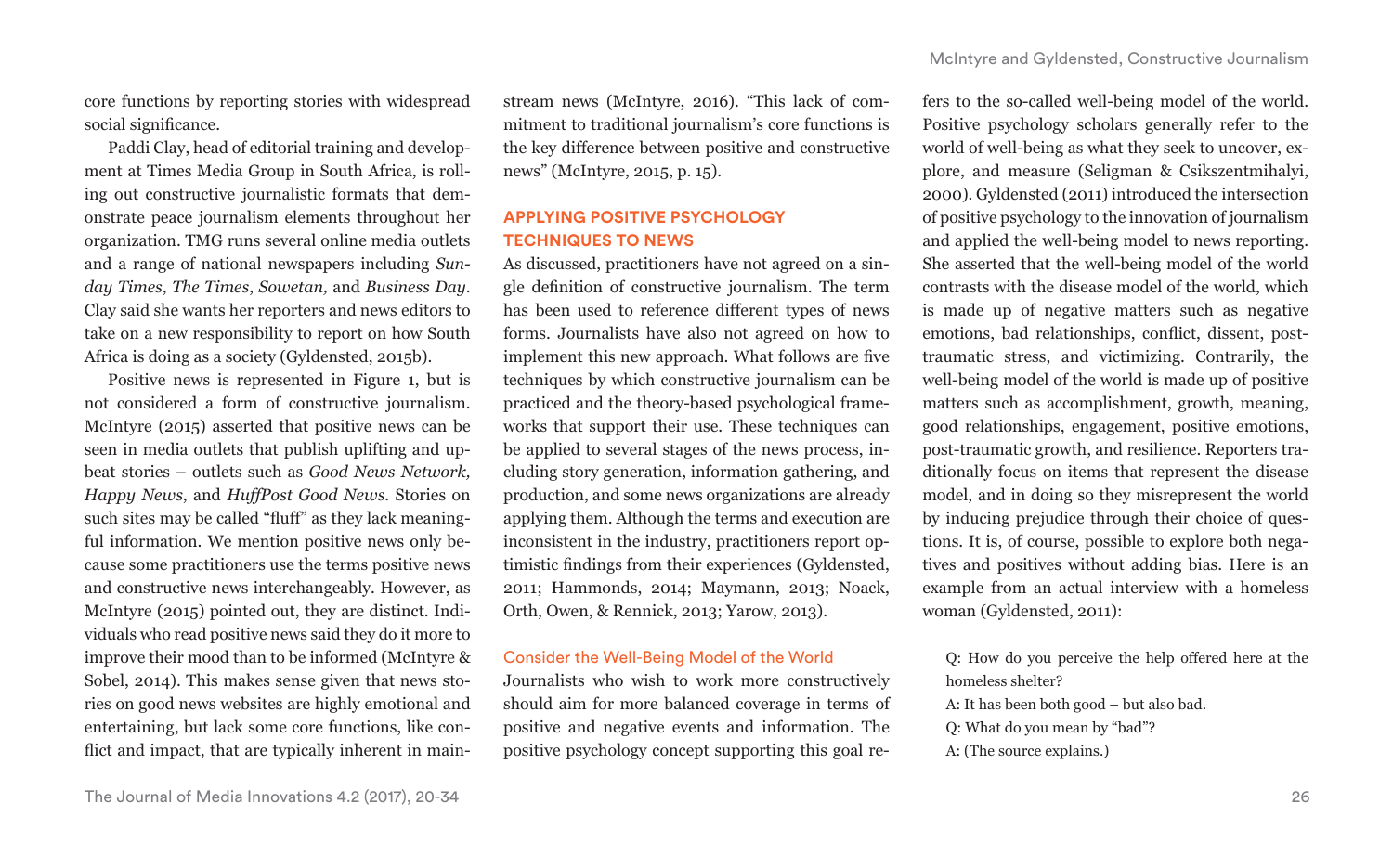Q: You also said that it was good. What has been good?

In this case, portraying an accurate world consisted of asking about both parts rather than continuing with a question like, "What are you most unhappy about?" It is the journalist's choice where to zoom in during the interview. Both directions are equally "true" for the homeless woman. For the audience, it is crucial that both parts are reported for complete and nuanced coverage.

Questions act like a spotlight; depending on where journalists direct that light, they see and navigate through the lit-up area. Constructive interviewing illuminates areas too often left in the dark. It adds more lighting to the stage because the interviewer aims to look at both negatives and positives of a situation whereas classic news interviews focus on conflicts and dissent. Lasswell (1948) identified the disclosure of threats *and opportunities* as a core function of communication. Journalists are doing the public a disservice by ignoring many of the opportunities that occur in society. It's important to point out that constructive journalists should not ignore threatening world events and only report on items that represent the well-being model. Rather, they should represent the world more accurately by publishing both negative and positive events and issues.

#### Evoke Positive Emotions in News Stories

The use of positive emotion is another positive psychology technique that can be applied to news stories to make them more constructive, and news organizations are purposefully using this technique. But before a discussion follows of how news organizations are using positive emotions, the psychological theory supporting the use of positive emotions is provided.

Positive emotions are indicators of flourishing – a concept taken from Seligman (2011) to describe well-being. Contributing to individual and societal well-being is a goal of constructive news, and positive emotions are central to attaining that goal. Fredrickson (2001) suggests in her broaden-and-build theory that positive emotions are not just *indicators*  of flourishing, but can actually *produce* and *extend* flourishing. Fredrickson (2001) found that positive emotions can facilitate approach behavior, broaden the mind, and even build individuals' personal resources (intellectual, social, physical, and otherwise) to be used later. For example, joy can create the urge to be creative, push the limits, and play (Fredrickson, 1998). Interest can create the urge to explore and take in new information, and pride can create the urge to share achievement with others and envision future achievements (Fredrickson, 1998). Fredrickson and her colleagues also found that positive emotions can undo the negative effects of negative emotions, fuel psychological resilience, and trigger upward spirals toward more positive meaning (Fredrickson, 2001; Fredrickson, Mancuso, Branigan, & Tugade, 2000). Finally, research indicates that positive emotions might have a greater impact if felt during the peak and end of an experience, as individuals use their perceptions of the peak and end of an experience to evaluate the experience as a whole (Fredrickson, 2000; Fredrickson & Kahneman, 1993; Kahneman, Fredrickson, Schreiber, & Redelmeier, 1993). Taken together, these findings suggest positive emotions might be key ingredients to helping constructive news stories achieve their goal of energizing and engaging readers.

Research shows positive information and emotions can be used in news stories with positive effects. For example, McIntyre and Gibson (2016) found that adding a silver lining to an inherently negative news story caused readers to feel significantly more positive than if they had read a solely negative story. This suggests news practitioners can maintain their surveillance function and report negative information while avoiding some of the negative effects of bad news by including a silver lining. Additionally, Mc-Intyre (2015) found that individuals who read a news story about homelessness, an inherently negative topic, experienced positive emotions such as hope, elevation, pride, joy, happiness, and excitement while reading the story. Individuals who experienced these emotions had more favorable attitudes toward the story, and were even more likely to report intentions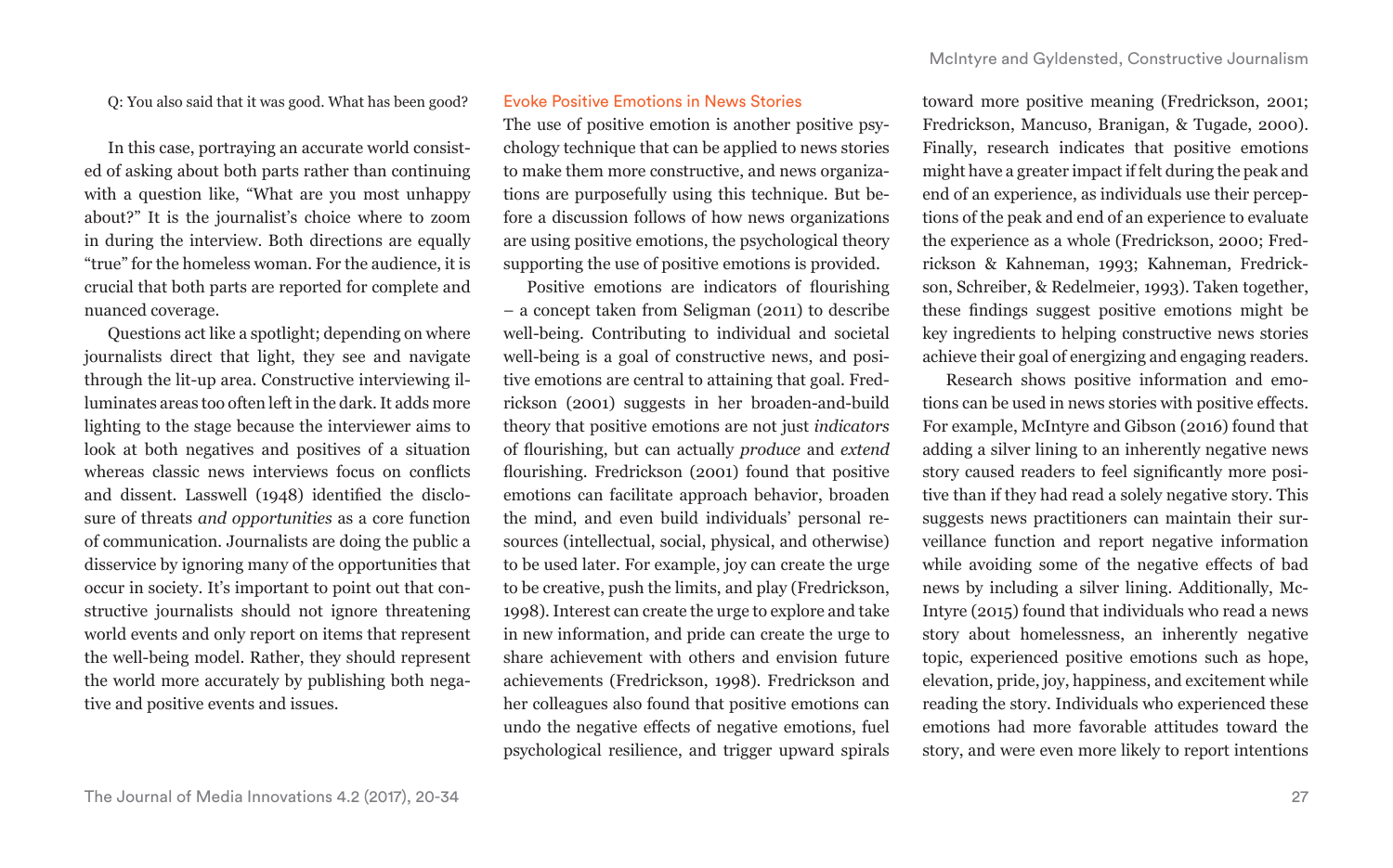to "like" the story on Facebook, sign a petition supporting a program that supports the homeless, and donate money to a charity parking meter that raises money for homeless programs than those who read a story that did not evoke these positive emotions or that evoked negative emotions (McIntyre, 2015). The studies described suggest journalists can engage readers when they choose to evoke positive emotions in their news stories, even while reporting on inherently negative events.

## Include the PERMA Elements in News Work

Journalists can produce more constructive coverage by including *p*ositive emotion, *e*ngagement, good *r*elationships, *m*eaning, and *a*chievement in the news process. These five elements come from Martin Seligman, who studies well-being or "the enabling conditions of a life worth living" (Seligman, 2011, p. 1-2). Regarding *positive emotion*, Seligman (2013) draws from Fredrickson's work that suggests individuals need more positive emotion than negative emotion (Fredrickson, 2013). Regarding *engagement*, Seligman (2013) talked about finding one's strengths and employing them, particularly during difficult or unwanted tasks. In terms of *relationships*, Seligman (2013) suggested focusing on how individuals celebrate together rather than how they fight. Regarding *meaning*, Seligman (2013) referred to belonging to or serving something bigger than the self. He pointed

out that when one experiences a fun activity, the feeling of happiness doesn't last beyond that fun activity. However, when one experiences something altruistic, the positive feeling attained from it is a lasting one. Finally, when it comes to *achievement*, Seligman (2013) suggested doing something for one's own sake – something that takes self-discipline.

Journalists who are mindful of the PERMA construct can more successfully embrace a constructive news style. Specifically, reporters can apply this construct when they are generating story ideas. Gyldensted (2015) suggests asking questions such as, Who has collaborated? Who has solved a problem? What has been gained? rather than questions such as, Who is suffering? Who is at odds? Who has caused a problem? What has been lost? For example, a story idea might arise when two competing politicians disagree on how to address a problem. A traditional reporter unaware of the PERMA construct might produce a story focusing on how the politicians differ in their views. In contrast, a reporter who considers the PERMA construct might choose to produce a story focused on where the politicians agree and how they could potentially collaborate, which moves the story forward and is likely to leave audiences feeling more hopeful than the predictable problem-focused story. If journalists develop story ideas based on individuals' strengths and collaborations rather than their weaknesses and conflicts, they could share stories of

progress and productivity rather than stories focused on disaster and hopelessness. Some news organizations and journalists are applying the PERMA construct to their work (Gyldensted, 2015a). It's important to underscore that in order for the coverage to be constructive journalism and not positive journalism, the stories should have strong societal relevance and adhere to core functions in journalism: serving as a watchdog, disseminating important information to the public, and accurately portraying the world. The technique is worthy of being empirically tested for its impact, and future research should identify a systematic method for measuring its use.

## Use Constructive Interview Techniques

Journalists can work more constructively by integrating psychological techniques in their interviews and other source conversations. Psychiatry Professor Karl Tomm (1988) talked about how the therapeutic interview is meant to drive constructive change, which makes his work ideal for journalists aiming to drive constructive change. He offered four types of interview questions based on the therapists' intentions and assumptions. These techniques are briefly explained in terms of their application to reporters and sources.

(1) Lineal questions are what Tomm (1988) calls reductionist, cause and effect questions (p. 4). When asking them, the reporter acts like an investigator or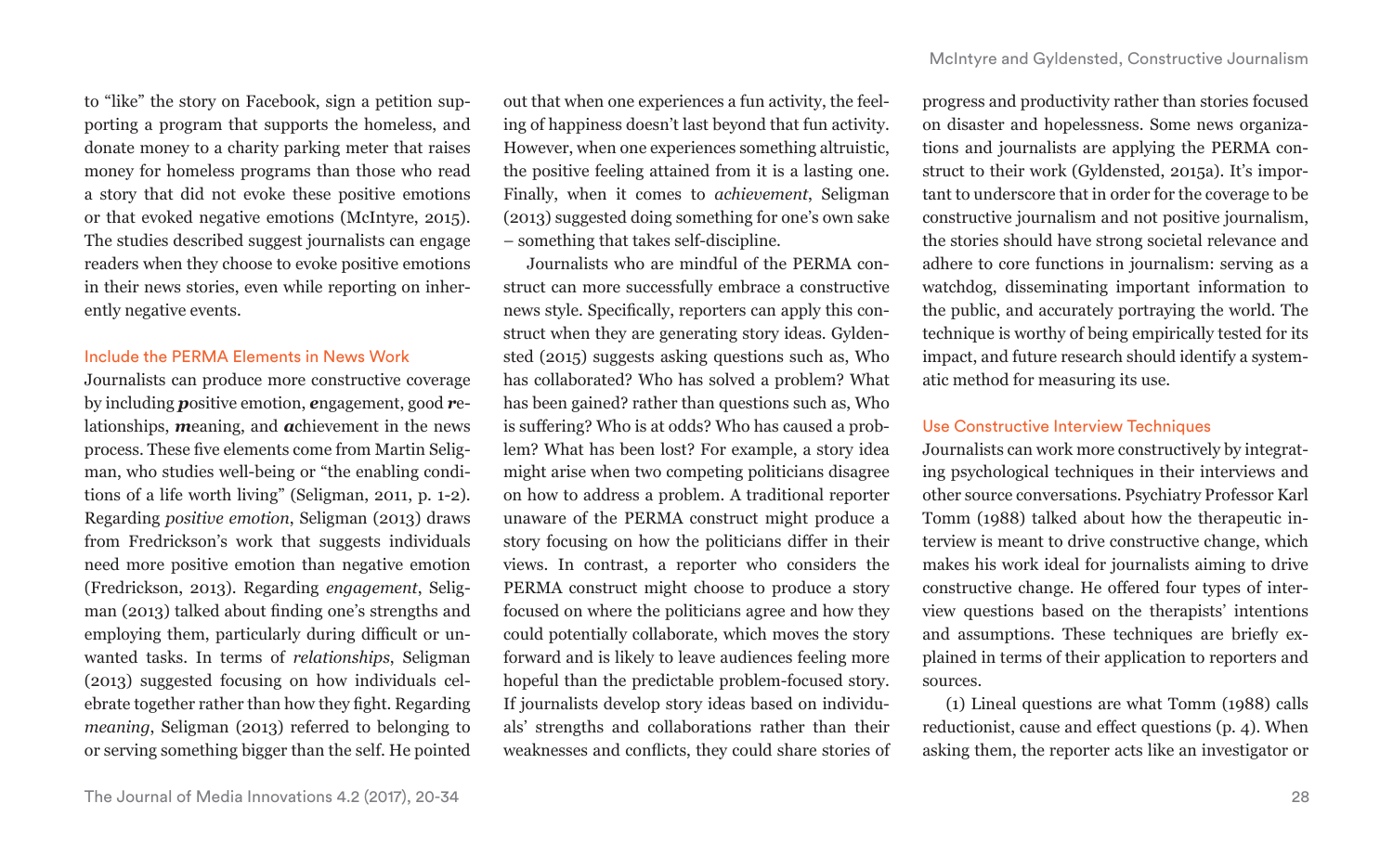detective. For example, a reporter might ask the traditional five W's (who, what, when, where, and why) with the purpose of solving a mystery. This style of questioning has a conservative effect, often strengthening existing beliefs. It can evoke defensiveness, make sources critical, and promote negative judgments (Tomm, 1988).

(2) Reflexive questions are also meant to influence the interviewee, but in a more facilitative, less direct manner (Tomm, 1988, p. 6). When asking them, the reporter functions as a guide in the style of an anthropologist with the intention of encouraging sources to mobilize their own problem-solving resources. Questions are directive, but in a nuanced, noncontrolling way. An example might be: "If you were to share with your neighbors how worried you are, what do you think they would do?" This style of questioning allows sources to reevaluate problems and entertain new perceptions and directions (Tomm, 1988). These new possibilities or potential solutions become part of the information the reporter gathers and uses in his or her story and are thus passed on to news audiences who might otherwise not have been exposed to such ideas, reasonably resulting in greater awareness and potential action.

(3) Circular questions seek to reveal recurrent circular patterns (Tomm, 1988, p. 5). When asking them, the reporter acts like an explorer or scientist with the intention of making a discovery. Questions are more

unbiased and accepting with the intent of searching for patterns or connections. Examples might be: "Has anything like this ever happened in the past? What happened then?" This style of questioning has a liberating effect, where reporters facilitate a conversation in which sources can become aware of connections and patterns and view their situation from a fresh perspective (Tomm, 1988).

(4) Strategic questions are intended to influence the interviewee (Tomm, 1988, p. 5). When asking them, the reporter acts like a captain, trying to commit and steer a course. Questions are influencing like a lawyer's. Examples might be: "Can you see how your policy has affected the middle class? How come you're not willing to try harder?" This style has a constraining effect, where sources are controlled (Tomm, 1988).

Traditional journalists, with their emphasis on conflict and negativity, tend to employ the interviewing styles that mimic detectives and captains, which can cause them to be judgmental and oppositional. Schudson (2011) argued that reporting styles around the world have become increasingly critical and cynical, which started out as a good thing as journalists became more critical and thus credible, but have gone too far. Constructive journalism calls for reporters to act more like scientists or guides, which can cause them to be more comprehensive and open to new perspectives. These styles of interviewing might allow journalists and their sources to view issues from a perspective that drives productive change. Of course, reporters are already asking circular and reflexive questions, but largely unintentionally or randomly. This technique is being practiced with purpose by a small number of mainstream journalists and is worthy of being systematically explained and empirically tested for its impact.

# Focus on Solutions

Providing information about potential solutions to social issues is another positive psychology technique that can be used to create a constructive news story:

While some media professionals may argue that it is not the media's job to examine solutions to social problems, proponents of constructive journalism suggest that the media should, after they confront audiences with information about conflict and controversy, provide individuals with productive ways to engage and act on what they read, listened to or watched. (McIntyre, 2015, p. 32)

Additionally, the idea of exploring solutions to society's problems is in keeping with the social responsibility theory of the press, which asserts that journalists have an obligation to consider society's best interest when making news decisions.

Journalists can craft a solutions-focused story by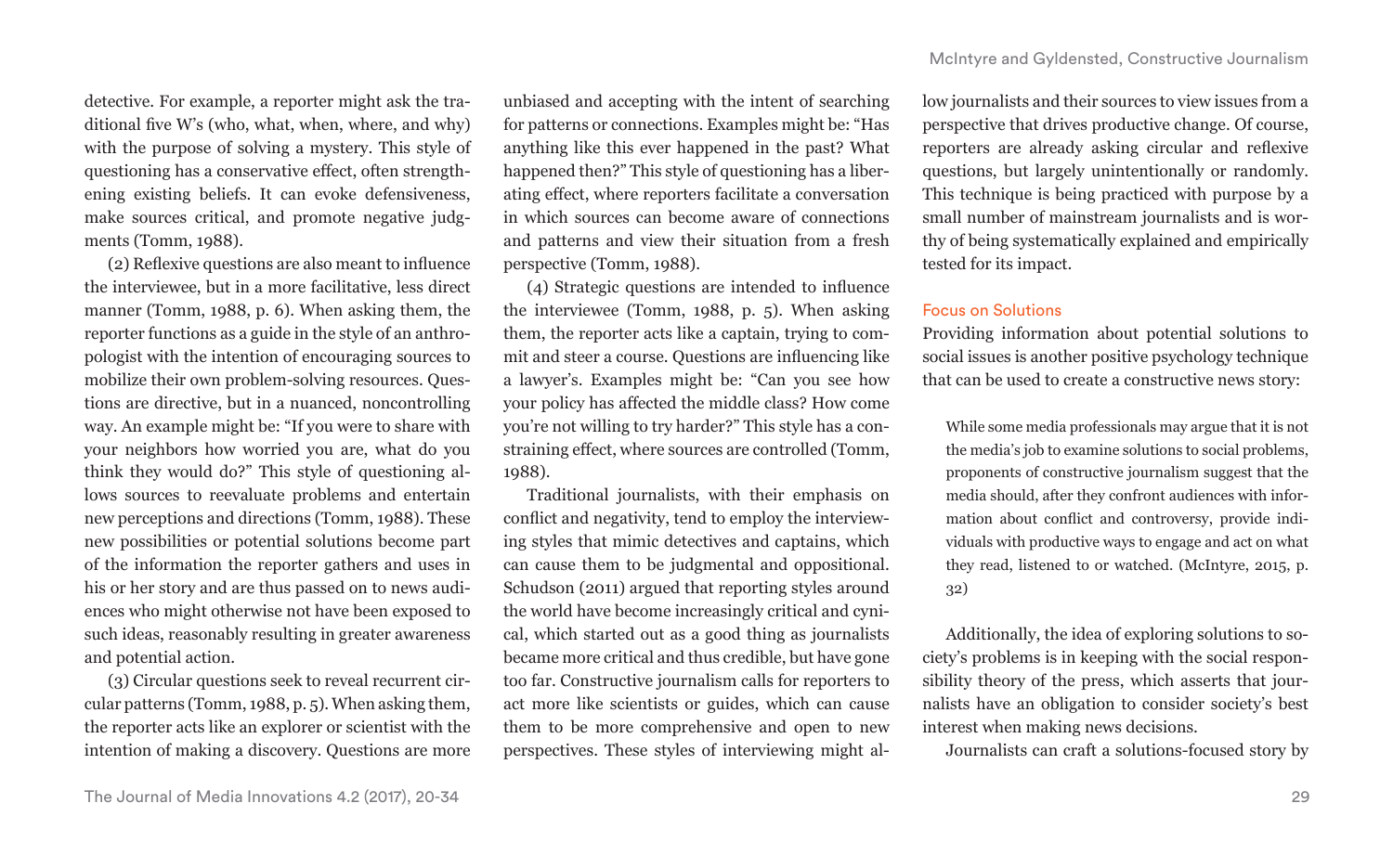following the tips described in the Solutions Journalism Toolkit (Solutions Journalism Network, 2015). This includes asking questions such as: Does the story explain the causes of a social problem? Does the story present an associated response to that problem? And, Is the problem-solving process central to the narrative?

News organizations that focus on solutionsbased journalism report anecdotal success. Keith Hammonds, chief operating officer of the Solutions Journalism Network, described the success of SJN's partnerships with U.S. newsrooms. "It's not just that online traffic to solutions stories seem to be higher; readers' comments are more positive and constructive, indicating a changed, more hopeful conversation" (Hammonds, 2014, n.p.).

Academic literature on solutions journalism is sparse. Two systematic studies testing the effects of solutions-based news have been conducted, and they provided conflicting results. Solutions Journalism Network together with the Engaging News Project conducted a quasi-experiment in 2014 in which individuals were assigned to read a news story that involved a social issue and either included or did not include a potential solution to the problem. In a resulting survey, respondents who read the solutionoriented stories reported more perceived knowledge about the topic, higher self-efficacy in regard to a potential remedy, and greater intentions to act in support of the cause (Curry & Hammonds, 2014).

A later study tested the effects of a solution-oriented news story using a true randomized experiment – as opposed to a quasi-experiment – reducing the likelihood that findings could be due to chance. McIntyre (2017) found that individuals who read a story that offered an effective solution to a social problem felt more positive affect and had more positive attitudes about the story than did those who read a story that offered an ineffective solution or did not offer any solution information. However, they did not report higher levels of perceived self-efficacy, report more favorable attitudes about the story topic, report greater intentions to act, or actually engage in more prosocial behaviors. More research on solutions journalism is needed before robust claims can be made about its impact.

# **CONCLUSION**

The current research takes an interdisciplinary approach to studying constructive journalism. By combining behavioral sciences like positive psychology and prospective psychology, we document characteristics of constructive journalism and its various branches.

As McIntyre (2015) noted, researchers face complexity in conceptualizing and operationalizing constructive journalism given the inconsistency of the terms and techniques used in the industry. Consis-

tent definitions and applications of constructive journalism are needed in order for communication scholars to study the topic using sound empirical research. This essay, drawing from McIntyre's (2015) dissertation, attempts to introduce and clarify the concept in an effort to call for more consistency in constructive journalism practice and more research among scholars to test its process and effects.

Our findings make several contributions to the literature. This paper was the first to coin the umbrella concept of constructive journalism and distinguish it as a larger domain with solutions journalism, peace journalism, prospective journalism, and restorative narratives as branches. We also outlined the distinct difference between constructive journalism and positive journalism, two forms of content that are used synonymously in the industry. Conventional thinking in the journalistic profession tends to bundle the concepts together, thus reducing validity of constructive journalistic stories by labelling them as fluff or uncritical.

The techniques discussed in this paper are not mutually exclusive and are not intended to be a comprehensive list of the ways to practice constructive journalism. They are merely a first attempt at providing suggestions for how to conceptualize and operationalize the concept. Due to the fact that constructive journalism is based on eternally evolving scientific fields – both in psychology and media – its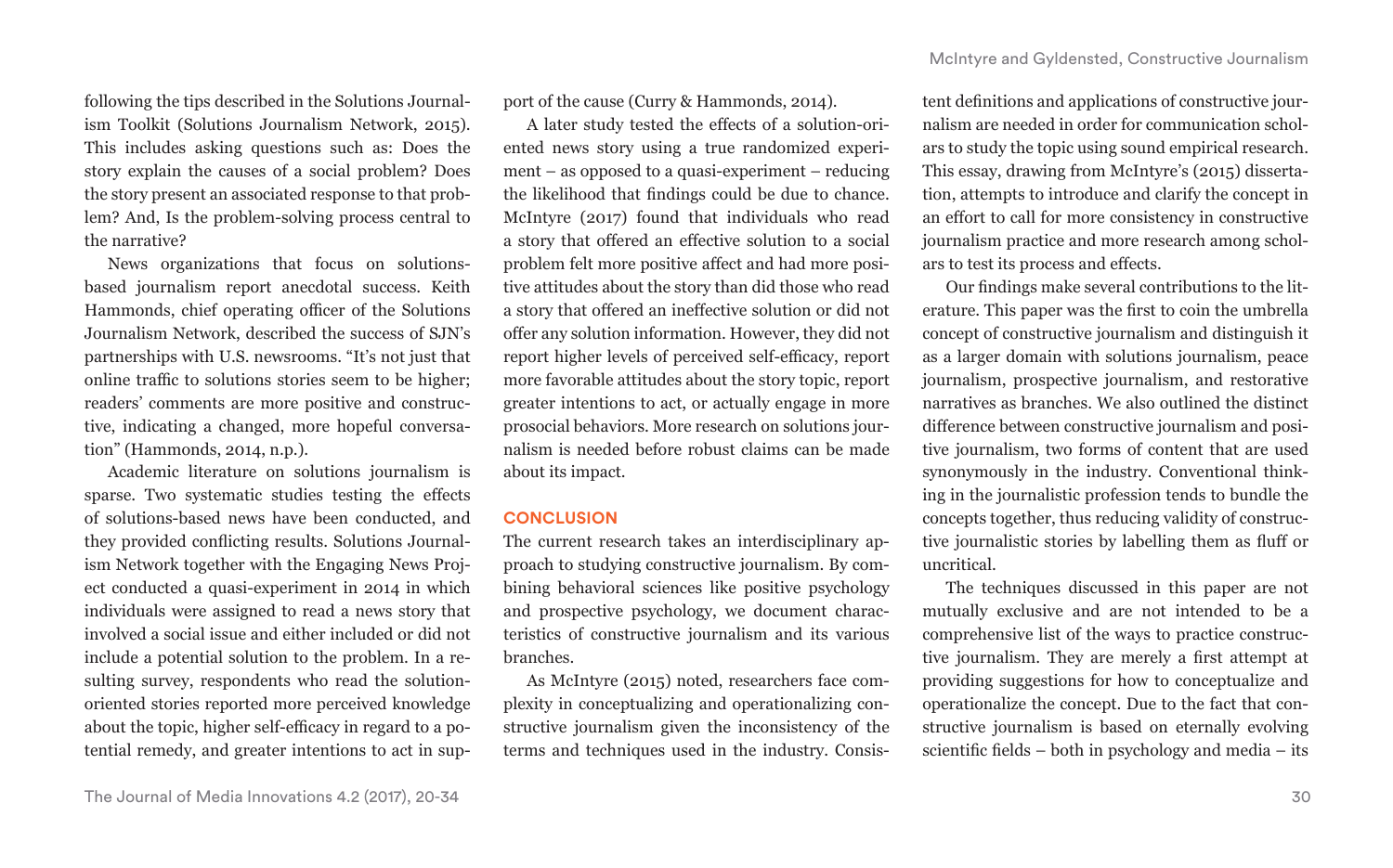methodology and practice will also grow and change; hence it's not a static domain and more research will be needed to anchor this emerging field.

In conclusion, this paper illuminates how key constructive journalism techniques are backed by theory, applicable to journalists, and consistent with the concept's mission: to craft productive news stories that engage readers in an effort to improve well-being and accurately portray the world. By coining this construct of constructive journalism, we aim to provide researchers and practitioners a solid foundation to conduct research and to apply constructive journalism methods to news production.

### Karen McIntyre

Virginia Commonwealth University kemcintyre@vcu.edu

Cathrine Gyldensted Open Eyes Institute c@openeyesinstitute.org

#### **REFERENCES**

- Albeanu, C. (2014, August 15). How constructive journalism can offer a more positive approach to news. [Podcast]. Retrieved from https://www.journalism.co.uk/ podcast/how-constructive-journalism-can-offer-amore-positive-approach-to-news/s399/a557693/
- Aust, C. F. (1985). *Judgments of well-being after exposure to televised bad and good news* (Master's thesis, Indiana University). Retrieved from https://eric. ed.gov/?id=ED322547
- Bantz, C. (1997). News organizations: Conflict as a crafted cultural norm. In D. Berkowitz (Ed.), *Social meanings of news: A text reader* (pp. 123-137). Thousand Oaks, CA: SAGE Publications.
- Baumeister, R. F., Bratslavsky, E., Finkenauer, C., & Vohs, K. D. (2001). Bad is stronger than good. *Review of General Psychology*, *5*(4), 323.
- Benesch, S. (1998, March 1). The rise of solutions journalism. Columbia Journalism Review.
- Bro, P. (2008). Normative navigation in the news media. *Journalism, 9*(3), 309-329.
- Burns, Z. C., Caruso, E. M., & Bartels, D. M. (2012). Predicting premeditation: Future behavior is seen as more intentional than past behavior. *Journal of Experimental Psychology: General, 141*, 227-232.
- The Commission on Freedom of the Press. (1947). *A free and responsible press: A general report on mass communication. Chicago:* University of Chicago Press. https://archive.org/details/freeandresponsib029216mbp
- *Constructive Journalism*. (2016). Windesheim University of Applied Sciences. Retrieved from www.windesheim. nl/sitecore/content/windesheiminternational/home/ research/media/constructive-journalism/
- Curry, A. L., & Hammonds, K. H. (2014). *The power of solutions journalism*. Solutions Journalism Network and Engaging News Project. Retrieved from https://engagingnewsproject.org/wp-content/uploads/2014/06/ ENP\_SJN-report.pdf
- Dagan Wood, S. [TEDx Talks]. (2014, September 15). The positive future of journalism. [Video]. Retrieved from https://www.youtube.com/watch?v=zPy0xnymGR0
- Entman, R. (2005). The nature and sources of news. In G. Overholster & K. H. Jamieson (Eds.), *Institutions of American democracy: The press* (pp. 48-65). New York: Oxford University Press.
- Eriksson, G., & Östman, J. (2013). Cooperative or adversarial? Journalists' enactment of the watchdog function in political news production. *International Journal of Press/Politics, 18*(3), 304-324. DOI: http:// dx.doi.org/10.1177/1940161213482493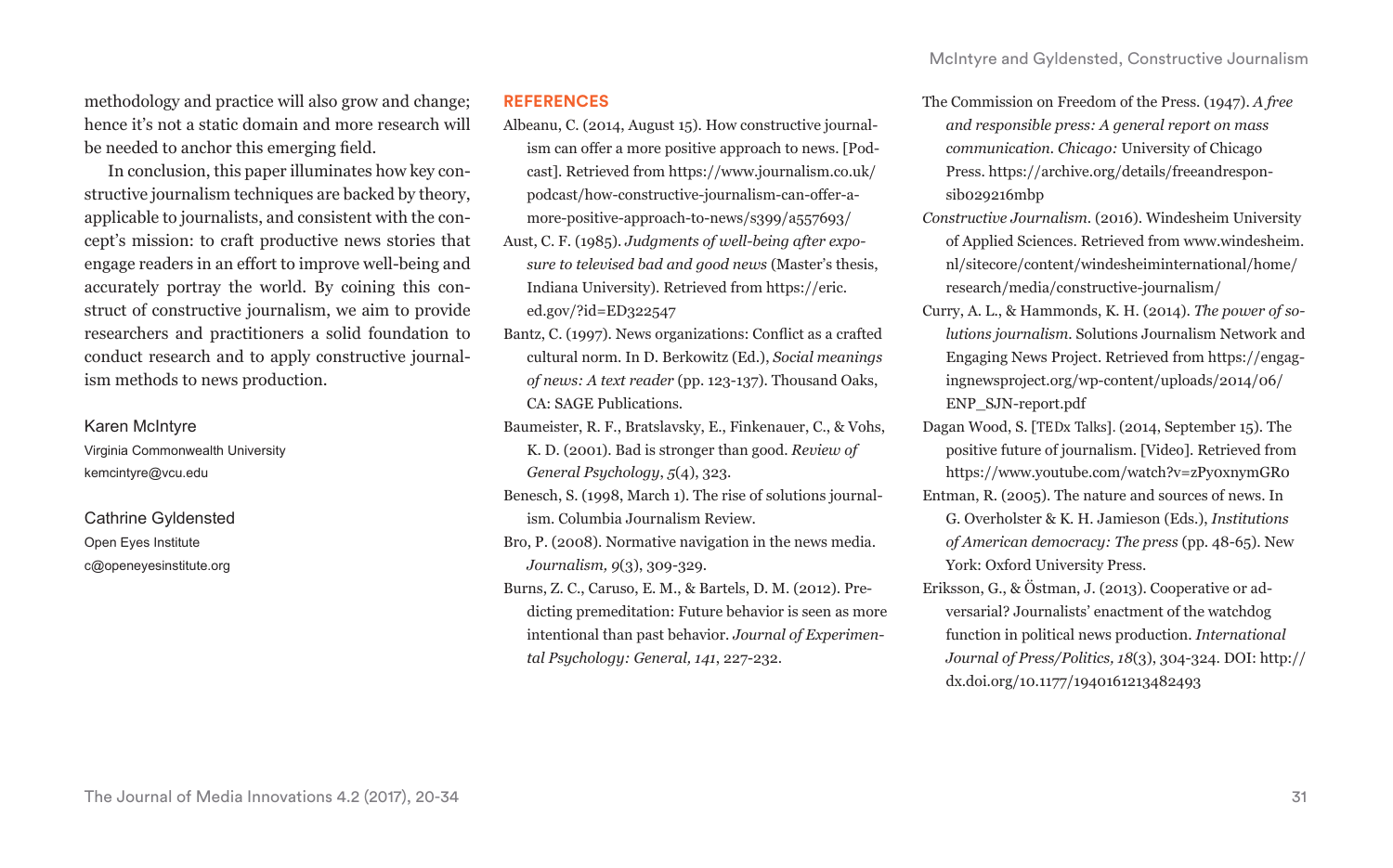- Fredrickson, B. L. (1998). What good are positive emotions? *Review of General Psychology, 2*(3), 300-319. DOI: http://dx.doi.org/10.1037/1089-2680.2.3.300
- Fredrickson, B. L. (2000). Extracting meaning from past affective experiences: The importance of peaks, ends, and specific emotions. *Cognition and Emotion, 14*(4), 577-606.
- Fredrickson, B. L. (2001). The role of positive emotions in positive psychology: The broaden-and-build theory of positive emotions. *American Psychologist, 56*(3), 218-226. DOI: http://dx.doi.org/10.1037/0003- 066X.56.3.218
- Fredrickson, B. L. (2013). Updated thinking on positivity ratios. *American Psychologist, 68*(9), 814-822.
- Fredrickson, B. L., & Kahneman, D. (1993). Duration neglect in retrospective evaluations of affective episodes. *Journal of Personality and Social Psychology, 65*, 45-55.
- Fredrickson, B. L., Mancuso, R. A., Branigan, C., & Tugade, M. M. (2000). The undoing effect of positive emotion. *Motivation and Emotion, 24*(4), 237-258. DOI: http://dx.doi.org/10.1023/A:1010796329158
- Galician, M.-L., & Vestre, N. D. (1987). Effects of 'good news' and 'bad news' on newscast image and community image. *Journalism Quarterly, 64*(2), 399-525.
- Galtung, J., & Fischer, D. (2013). High road, low road: Charting the course for peace journalism. In *Johan Galtung: Pioneer of Peace Research* (pp. 95-102). New York: Springer.
- Galtung, J., & Ruge, M. (1965). The structure of foreign news. *Journal of Peace Research, 2*(1), 64-91.
- Galtung, J., & Ruge, M. (1973). Structuring and selecting news. In S. Cohen & Young, J. (Eds.), *The Manufacture of News: Social Problems, Deviance, and the Mass Media* (pp. 62-72). London: Constable.
- Gerbner, G. (1998). Cultivation analysis: An overview. *Mass Communication & Society, 1*(3-4), 175-194.
- Gilbert, D., & Wilson, T. (2007). Prospection: Experiencing the future. *Science, 351*(5843), 1351–1354.
- Gyldensted, C. (2011). Innovating news journalism through positive psychology. (Master's thesis, University of Pennsylvania). Retrieved from http://repository.upenn.edu/mapp\_capstoneabstracts/33/
- Gyldensted, C. (2015a). *From mirrors to movers: Five elements of positive psychology in constructive journalism.* Lexington, KY: GGroup Publishing.
- Gyldensted, C. (2015b, March 25). Paddi Clay on Constructive Journalism. [Video]. Times Media Group, South Africa. Retrieved from https://www.youtube. com/watch?v=EzYvvSQk2-w
- Gyldensted, C. (2015c, March 25). SVT, Ingrid Thörnqvist on Constructive Journalism. [Video]. Retrieved from https://www.youtube.com/watch?v=C8E-ewfsm\_s&li st=PLBBqLFgcUZLfDcCs3d3RqrVCFlBJf8HWq&t=6s &index=8
- Haagerup, U. (2014). Constructive news: The next megatrend in journalism? [Part 1]. *The Media Online.* Retrieved from http://themediaonline.co.za/2014/11/ constructive-news-the-next-mega-trend-in-journalism/
- Habermas, J. (1991). *The structural transformation of the public sphere: An inquiry into a category of bourgeois society*. Cambridge, MA: MIT Press.
- Hammonds, K. H. (2014). *Lab test: Solutions journalism beats brand X*. Solutions Journalism Network. Retrieved from https://thewholestory.solutionsjournalism.org/lab-test-solutions-journalism-beats-brand-xb9d730108155
- Harcup, T., & O'Neill, D. (2001). What is news? Galtung and Ruge revisited. *Journalism Studies, 2*(2), 261-280.
- Höijer, B. (2004). The discourse of global compassion: The audience and media reporting of human suffering. *Media, Culture & Society*, 26(4), 513-531.
- Huffington, A. (2015, February 6). What's working: All the news that's fit to print. *The Huffington Post.* Retrieved from http://www.huffingtonpost.com/arianna-huffington/whats-working-all-the-news\_b\_6603924.html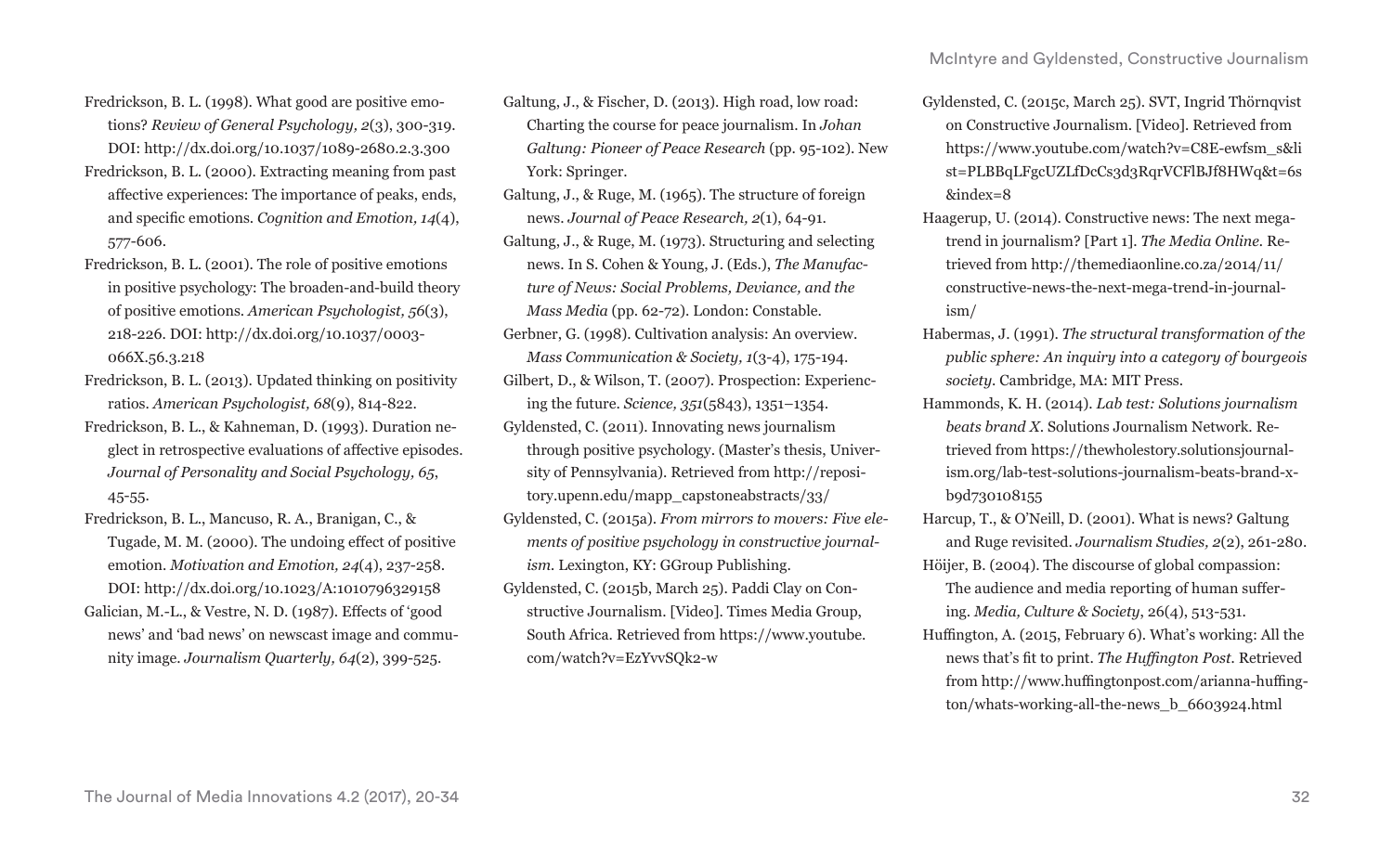Imagination Institute. (2013). Homepage. Retrieved from http://imagination-institute.org/

- Kahneman, D., Fredrickson, B. L., Schreiber, C. A., & Redelmeier, D. A. (1993). When more pain is preferred to less: Adding a better end. *Psychological Science, 4*, 401-405.
- Kinnick, K. N., Krugman, D. M., & Cameron, G. T. (1996). Compassion fatigue: Communication and burnout toward social problems. *Journalism and Mass Communication Quarterly, 73*(3), 687-707.
- Kleinnijenhuis, A., van Hoof, M. J., & Oegema, D. (2006). Negative news and the sleeper effect of distrust. *Harvard International Journal of Press/Politics, 11*(2), 86-104. DOI: http://dx.doi. org/10.1177/1081180X062865417
- Lasswell, H. D. (1948). The structure and function of communication in society. In L. Bryson (Ed.), *The Communication of Ideas* (pp. 215-228). New York: Harper and Brothers.
- Lynch, J., & McGoldrick, A. (2005). *Peace journalism*. Stroud: Hawthorn Press.
- MacDougall, C. (1957). *Interpretive reporting* (3rd ed.). New York: MacMillan.
- Maymann, J. (2013). *Non-traditional forms of storytelling and their impact on the industry*. Paper presented at the News Xchange conference, Marrakesh, Morocco.
- McIntyre, K. E. (2015). *Constructive journalism: The effects of positive emotions and solution information in news stories* (Unpublished doctoral dissertation). The University of North Carolina at Chapel Hill. Chapel Hill, NC.
- McIntyre, K. (2017). Constructive journalism: The effects of including solution information in news stories about social problems. *Journalism Practice.* DOI: http:// dx.doi.org/10.1080/17512786.2017.1409647
- McIntyre, K. (2016). What makes "good" news newsworthy? *Communication Research Reports*, 33(3), 223- 230. DOI: http://dx.doi.org/10.1080/08824096.2016 .1186619
- McIntyre, K., Dahman, N.,& Abdenour, J. (2016). The contextualist function: U.S. newspaper journalists value social responsibility. *Journalism*. DOI: http://dx.doi. org/10.1177/1464884916683553
- McIntyre, K., & Gibson, R. (2016). Positive news makes readers feel good: Using a 'silver-lining' approach to negative news can attract audiences. *Southern Communication Journal, 81*(5), 304-315. DOI: http:// dx.doi.org/10.1080/1041794X.2016.1171892
- McIntyre, K., & Sobel, M. (2014). *Positive news websites and extroversion: Motives, preferences, and sharing behavior among American and British readers*. Paper presented at the Association for Education in Journalism and Mass Communication, Montreal, Canada.
- Niven, D. (2005). An economic theory of political journalism. *Journalism & Mass Communication Quarterly, 82*(2), 247-263.
- Noack, M., Orth, J., Own, B., & Rennick, S. (2013). A transformational journey: Adopting solutions journalism at Utah's Deseret News. *Solutions Journalism Network.* Retrieved from http://solutionsjournalism. org/wp-content/uploads/2013/11/Deseret-News-Case-Study.pdf
- Patterson, T. E. (2000). *Doing well and doing good: How soft news and critical journalism are shrinking the news audience and weakening democracy – and what news outlets can do about it*. (Faculty Research Working Paper No. RWP01-001). Cambridge, MA: John F. Kennedy School of Government, Harvard University.
- Pfauth, E.-J. (2015, December 1). Dutch journalism platform the Correspondent reaches milestone of 40,000 paying members. *Medium/The Correspondent*. Retrieved from medium.com/de-correspondent/dutchjournalism-platform-the-correspondent-reaches-milestone-of-40-000-paying-members-a203251c2de2
- Pilane, P. (2014, September 4). South Africa: Can reporters find a way to make SA's news more constructive? *All Africa.* Retrieved from http://allafrica.com/stories/201409050058.html
- Potter, D., & Gantz, W. (2000). Bringing viewers back to local TV. Retrieved from http://www.newslab.org/research/bringback.htm